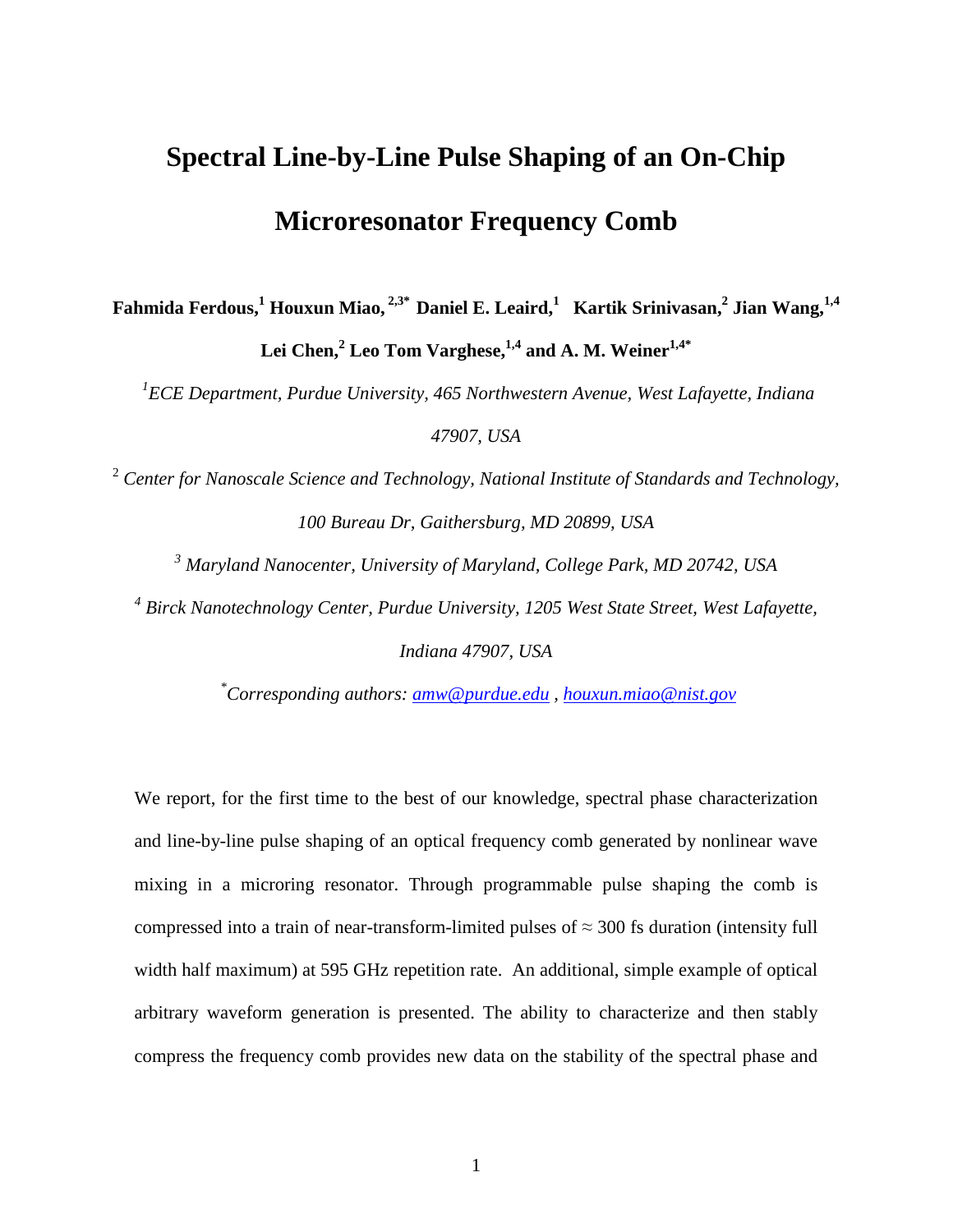suggests that random relative frequency shifts due to uncorrelated variations of frequency dependent phase are at or below the 100 microHertz level.

OCIS codes: (320.5540) Pulse shaping; (320.7100) Ultrafast Measurements; (070.7145) Ultrafast processing; (060.0060) Fiber optics and optical communications; (130.3990) Micro-optical devices

Optical frequency combs consisting of periodic discrete spectral lines with fixed frequency positions are powerful tools for high precision frequency metrology, spectroscopy, broadband gas sensing, optical clocks, and other applications [1-7]. Frequency combs generated in mode locked lasers can be self-referenced to have both stabilized optical frequencies and repetition rates (with repetition rates below  $\sim$ 1 GHz in most cases) [8]. An alternative approach based on strong electro-optic phase modulation of a continuous wave (CW) laser provides higher repetition rates, up to a few tens of GHz, useful for applications such as telecommunications, but without stabilization of the optical frequency [9-11]. Optical frequency comb generators based on electro-optic phase modulation in an optical cavity are also known [12]. Recently, on-chip comb generation methods based on nonlinear optical modulation in ultrahigh quality factor (Q) monolithic microresonators have been demonstrated, where two pump photons are transformed into two sideband photons in a four wave mixing (FWM) process mediated by the Kerr nonlinearity [13-19]. The small confinement volume, high photon density, and long photon storage time in the resonator induce a very strong light-matter interaction which leads to a significant reduction in the threshold of nonlinear optical processes. The repetition rate or frequency spacing of such Kerr combs is typically hundreds of GHz. A cascade of the FWM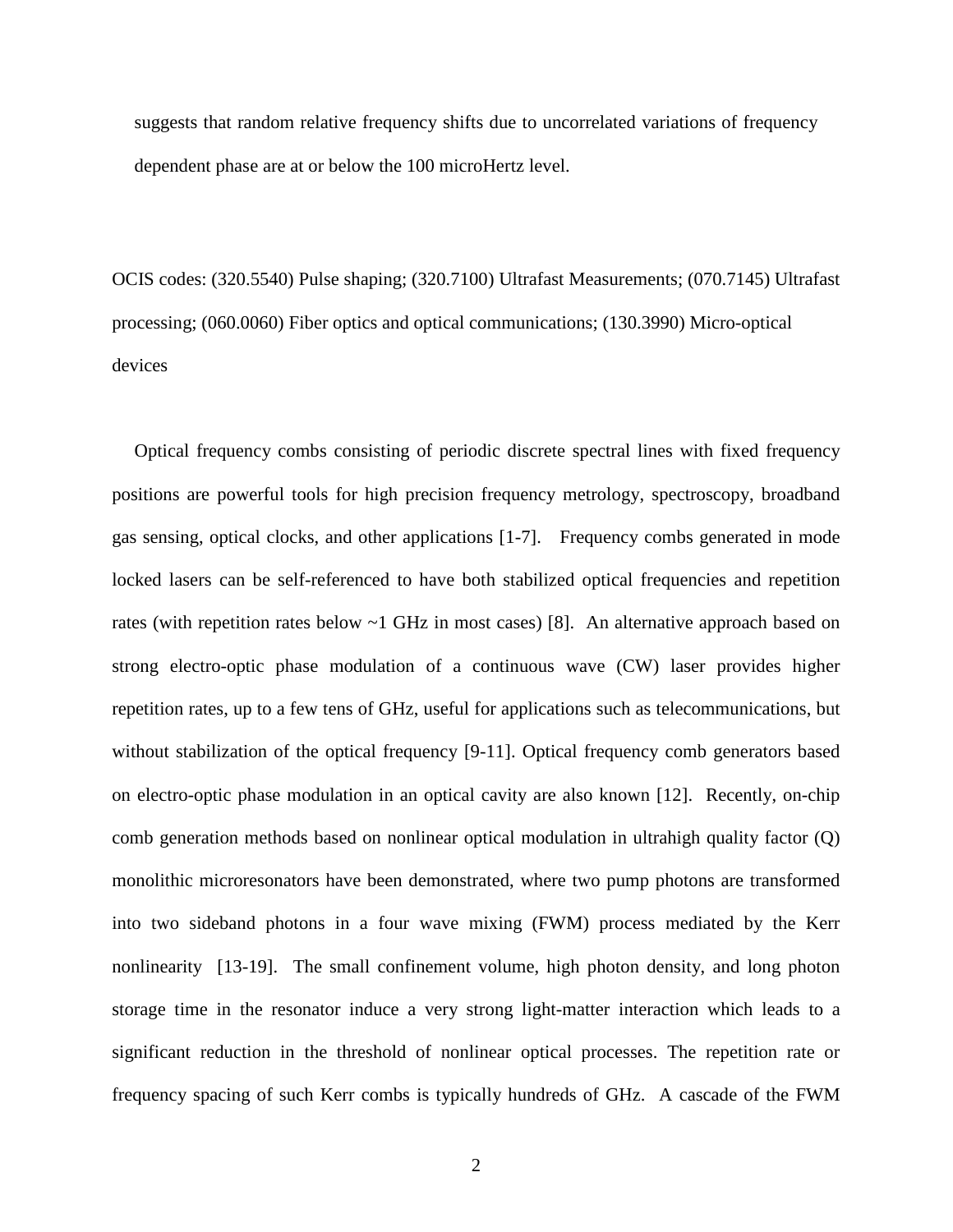process is believed to ensure that the frequency difference of pump and first-order sidebands is exactly transferred to all higher-order inter-sideband spacing. Thus, provided that the cavity exhibits a sufficiently equidistant mode spacing, successive FWM to higher orders intrinsically leads to the generation of a multiplicity of sidebands with equal spacing, that is, an optical frequency comb. The essential advantages of this method for comb generation are simplicity, small size, and very low power consumption.

Experiments investigating the time domain characteristics of waveforms produced by Kerr combs are at best very limited. One recent study presented autocorrelation data suggesting that different waveforms are produced every time the Kerr comb is turned on [19]. Knowledge of the phase relationship between the various spectral lines is important both from a fundamental perspective and to allow manipulation of the time domain behavior, e.g., through programmable optical pulse shaping [20]. Recently, increasing interest has arisen in line-by-line shaping, in which the individual lines of a frequency comb are resolved and independently controlled [21-25]. Also termed optical arbitrary waveform generation, pulse shaping at the individual line level offers significant opportunities for impact both in technology (e.g., telecommunications, lidar) and ultrafast optical science (e.g., coherent control and spectroscopy). Here for the first time we demonstrate spectral phase characterization of a Kerr comb generated from a microresonator, application of pulse shaping for line-by-line phase correction resulting in a 595 GHz train of near-bandwidth-limited,  $\approx$  300 fs pulses, as well as a first example of optical arbitrary waveform generation from such a source. An important feature of our approach is that transform-limited pulses may in principle be realized for any spectral phase signature arising in the comb generation process. Furthermore, the ability to achieve successful pulse compression provides new information on the stability of the frequency dependent phase of Kerr combs. Our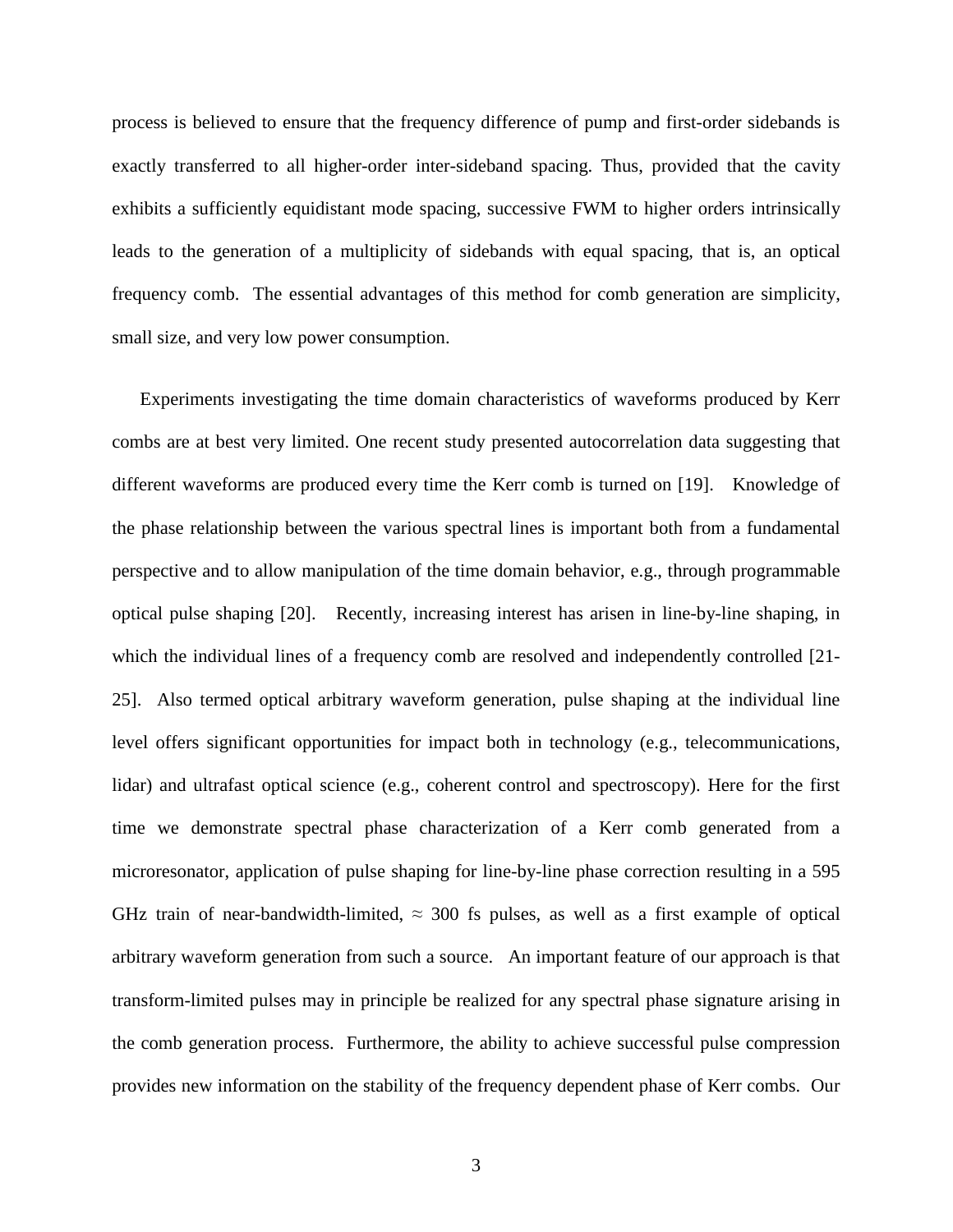results suggest that random relative frequency shifts due to uncorrelated variations of frequency dependent phase are at or below the 100 microHertz level.

 We fabricated silicon nitride ring resonators for the frequency comb generation. We started with a  $(100)$  silicon wafer. A 3  $\mu$ m thick silicon dioxide layer was grown in a thermal oxidation furnace. Then, a 430 nm thick silicon nitride layer was deposited using low-pressure chemical vapour deposition (LPCVD). The nitride layer was patterned with electron-beam lithography and etched through using a reactive ion etch (RIE) of CHF<sub>3</sub>/O<sub>2</sub> to form microring resonators (40  $\mu$ m radius and 2  $\mu$ m width) and waveguides (1  $\mu$ m width, 700 nm ring-waveguide gap) coupling light into and out of the resonators. The waveguides were linearly tapered down to a width of 100 nm at their end for low loss coupling to/from optical fibers [26]. Another 3 µm oxide layer was deposited using a low temperature oxide (LTO) furnace for the top cladding. The wafer was annealed for 3 h at 1200 °C in an ambient  $N_2$  environment. A photolithography and liftoff process was used to define a metal mask for V-grooves that provide a self-aligned region where the on-chip waveguide inverse tapers are accessible by an optical fiber placed in the V-groove. After mask definition, the V-grooves were formed by RIE of the unprotected oxide and nitride layers and KOH etching of the silicon.

Fig. 1(a) shows the microscope image of one of the fabricated microring resonators with coupling waveguide. For robust and low-loss coupling of light into and out of the devices, we have developed a process for fiber pigtailing the chip, as shown in Fig. 1 (b). The silicon nitride waveguide taper of 100 nm at the end is surrounded by the cladding oxide of  $\approx 10 \,\mu$ m in width, which provides both mechanical support and coupling enhancement. Single mode optical fibers are placed in the V-grooves and aligned with the waveguides, with coupling losses per facet of  $\approx$ 6.4 dB and  $\approx$  3 dB achieved for bare fibers and lensed fibers, respectively. Epoxy is applied to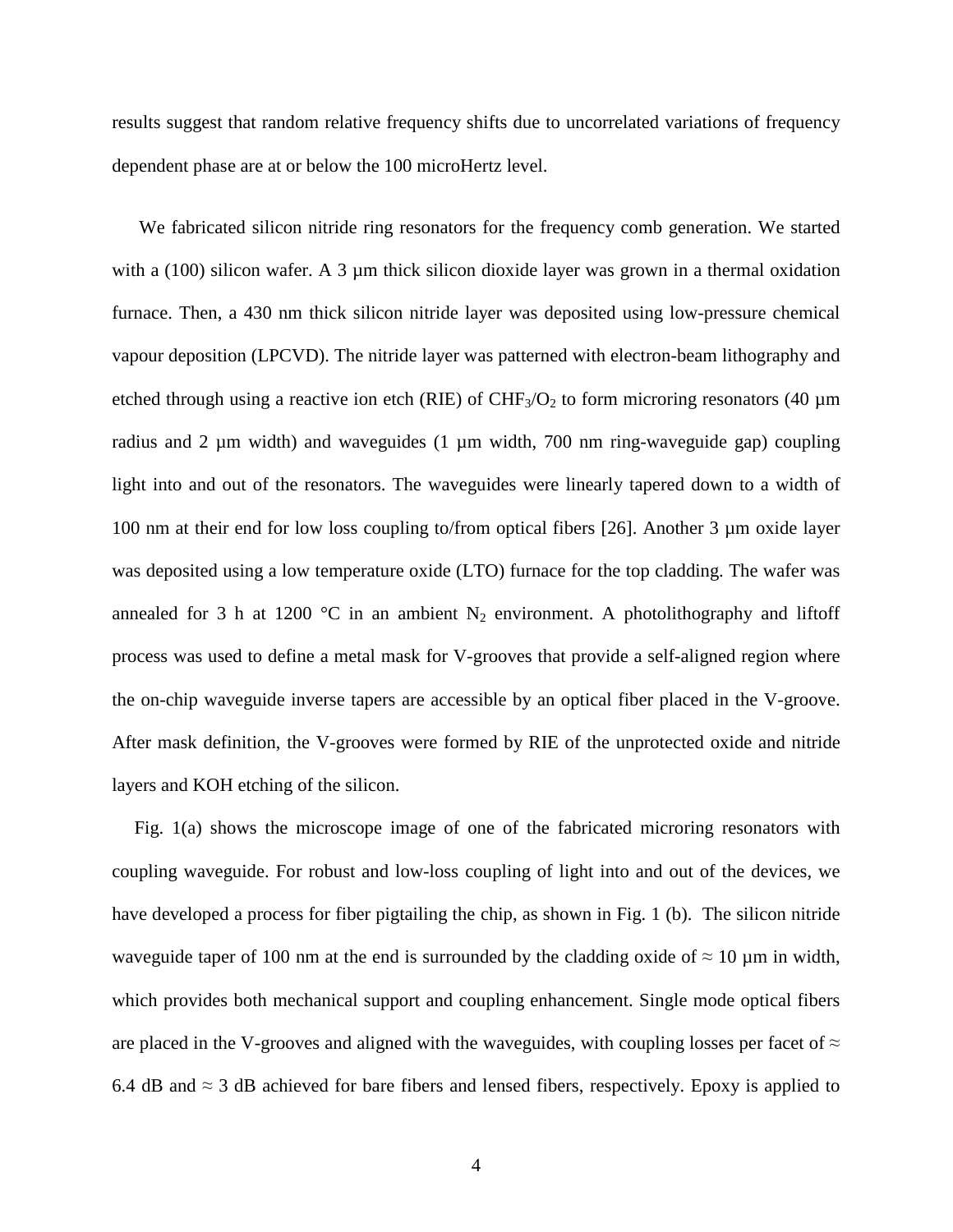the fiber V-groove interface and cured with a UV lamp to form a fiber pigtailed device. For simplicity, we use bare fibers as pigtails. The fiber pigtailing eliminates the time consuming task of free space coupling and significantly enhances the transportability of these devices.

 Spectroscopy of the resonator's optical modes is performed with a swept-wavelength tunable diode laser with time-averaged linewidth of less than 5 MHz. Figure 1(c) shows the transmission spectrum of the transverse magnetic (TM) modes, which have their electric field vectors predominantly normal to the plane of the resonator. Two orders of modes are observed, where one yields deep resonances with high Qs, and the other produces more shallow resonances with lower Qs. Fig. 1 (d) shows a zoomed in spectrum for a mode at  $\approx 1556.43$  nm with a line width of 1.2 pm, corresponding to an optical Q of  $1.3x10^6$ . Considering the resonance transmission contrast of the mode ( $\Delta T$ =0.9), the intrinsic Q is estimated to be 2.0x10<sup>6</sup>. The average free spectral range for the series of high-Q modes is measured to be  $\approx 4.7$  nm.

Figure 2 shows the experimental setup and a generated spectrum (taken from an optical spectrum analyzer before the pulse shaper) by launching strong CW pumping light (we estimate 27.5 dBm to the waveguide) to a mode at around 1543 nm. Twenty six comb lines (including the pump) are generated with a comb spacing of  $\approx 4.7$  nm as expected given the micro-ring size. Although the generated bandwidth is narrower than previously reported for silicon nitride [14, 19], the number of lines is already sufficient for line-by-line pulse shaping experiments. Previous research [14] indicates that engineering of the waveguide design for optimized dispersion, which has not yet been performed in our devices, is critical to achieving the widest comb bandwidth. We intend to carry out such dispersion optimization for future experiments on comb generation and shaping.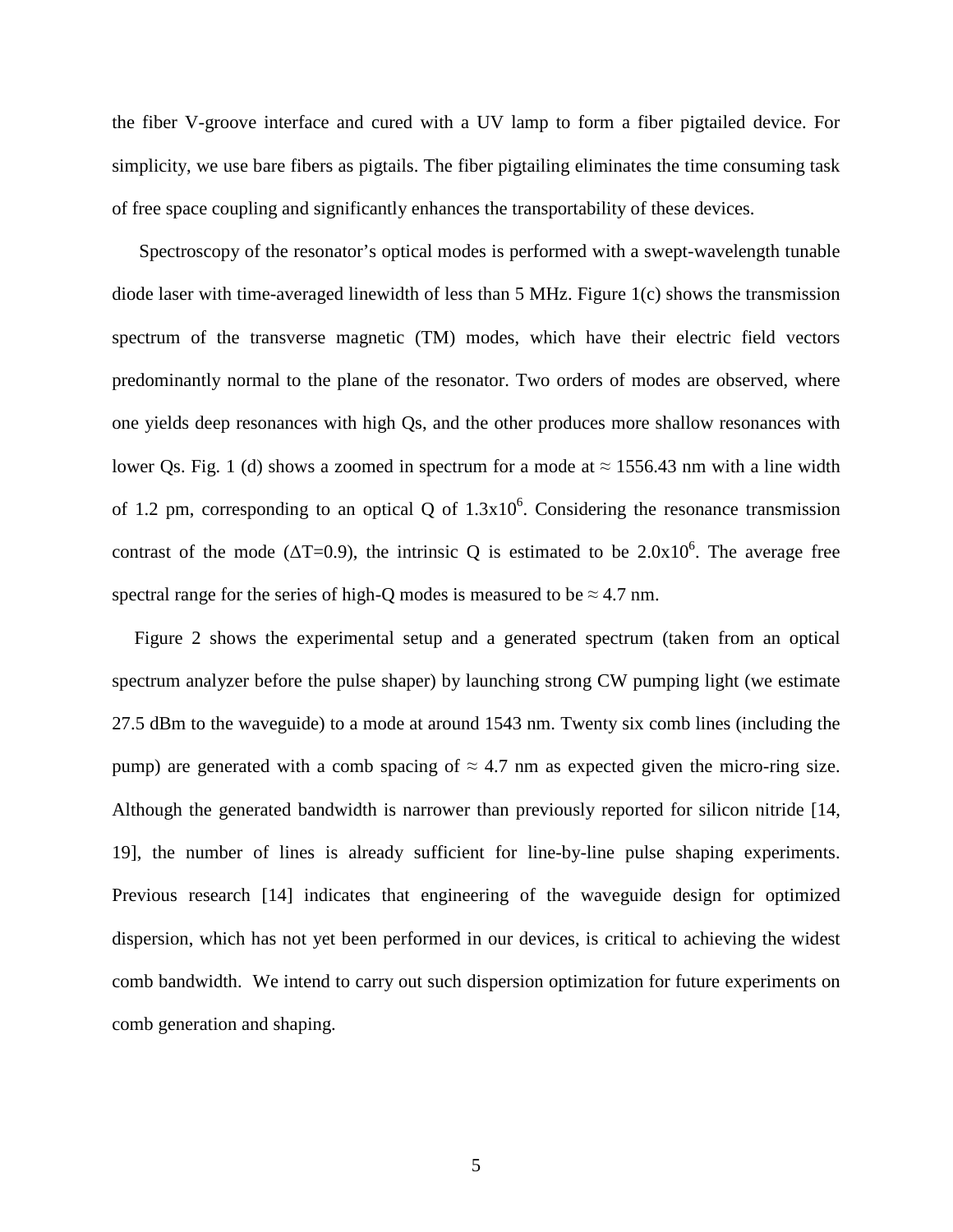The generated frequency comb is launched to a line-by-line pulse shaper, which both assists in spectral phase characterization and enables pulse compression and shaping. Line-by-line pulse shaping is implemented using a fiber-coupled Fourier-transform pulse shaper that incorporates a  $2 \times 128$  pixel liquid crystal modulator (LCM) array to independently control both the intensity and phase of each spectral line [20]. The output waveform from the pulse shaper is fed to intensity autocorrelation setup through a fiber amplifier. The path from the output of the microring chip to the autocorrelator comprises  $\approx 18$  m of standard single mode fiber (SMF). Spectral phase measurement and compression are accomplished simultaneously using the method reported in [27]. Briefly, the phase is corrected by adding one comb line at a time and adjusting the phase of the new frequency component to maximize the second harmonic generation (SHG) signal from the autocorrelator at zero delay. To optimize the SHG signal, the phase of the new frequency component is varied from 0 to  $2\pi$  in steps of  $\pi/12$ . The SHG signal should be maximized when the phase applied is equal but opposite to the original phase of that frequency component. Once the SHG is optimized, the pulses are compressed close to the bandwidth limit, and the opposite of the phase applied on the pulse shaper gives an estimate of the original spectral phase after the comb has propagated to the autocorrelator. In [28], the phase measurement by this SHG optimization method is compared with another independent method based on spectral shearing interferometry. The differences between the two measurements were comparable to the  $\pi/12$  step size of the SHG optimization method. This provides an estimate of both the precision and the accuracy of our phase measurement method. After knowing the spectral phases, we can apply user defined additional phases and amplitudes to the comb lines for optical arbitrary waveform generation.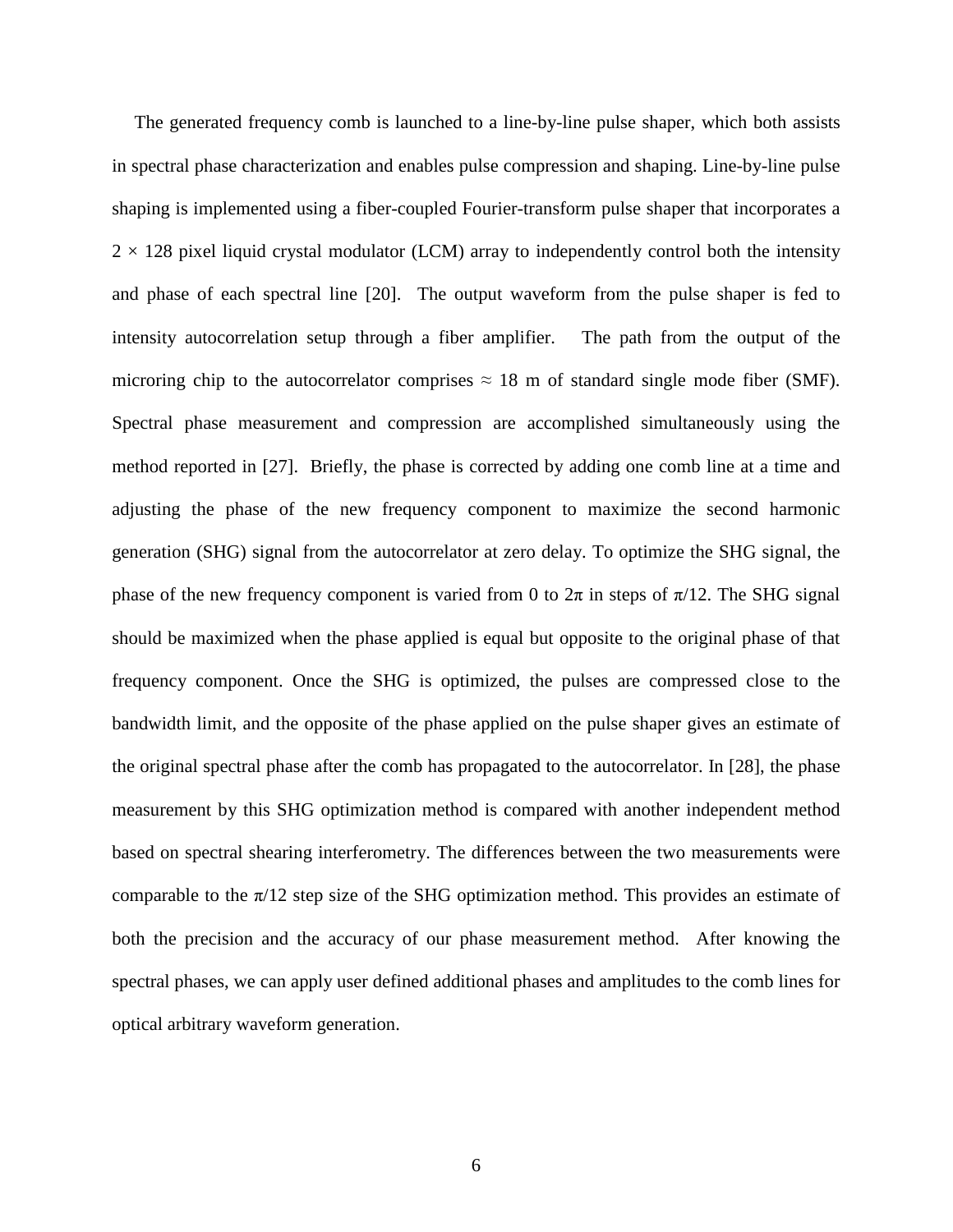We select 10 comb lines (limited by the bandwidth of the pulse shaper) to perform the lineby-line pulse shaping experiments. Fig. 3(a) shows the spectrum of the comb source after the pulse shaper. In addition to phase compensation, here we have programmed the LCM to flatten the power spectrum, which leads to better pulse quality. Normally in our experiments, only the strong CW line at the pump frequency and a moderately strong line nearest to the pump at lower wavelength (see Fig. 2) are significantly attenuated. We then find that the SHG signal is maximized when we apply the spectral phase profile of Fig. 3(b). Fig. 3(c) shows the measured autocorrelation traces of the spectrally flattened comb both before and after spectral phase correction. The signal indicates only a weak intensity modulation without phase correction, while a clear pulse-like signature is present after correction. The intensity profile of the compressed pulse, calculated based on the spectrum shown in Fig. 3(a) and assuming a flat spectral phase, has a duration of 270 fs FWHM. The effect of spectral phase measurement precision is evaluated through simulations in which random spectral phases in the range 0 to  $\pi/12$  are applied to the comb lines. This results only in minimal variations (below 1 fs) in the predicted pulse duration. The intensity autocorrelation function of the calculated compressed pulses is also computed and, as shown in Fig. 3(c), is in excellent agreement with the experimental trace. The widths of experimental and computed autocorrelation traces are 411 fs and 394 fs, respectively, which differ only by 4%. From this we take the uncertainty in our 270 fs pulse duration estimate as  $\pm 4\%$ .

We noticed that the performance of the resonator degraded after exposing to the air for a long time (a few months). The number of generated comb lines reduced to 9. We performed line-byline pulse shaping for the generated frequency comb and again we were able to compress to nearly bandwidth-limited pulses. Fig. 4 shows the spectrum after equalization by the pulse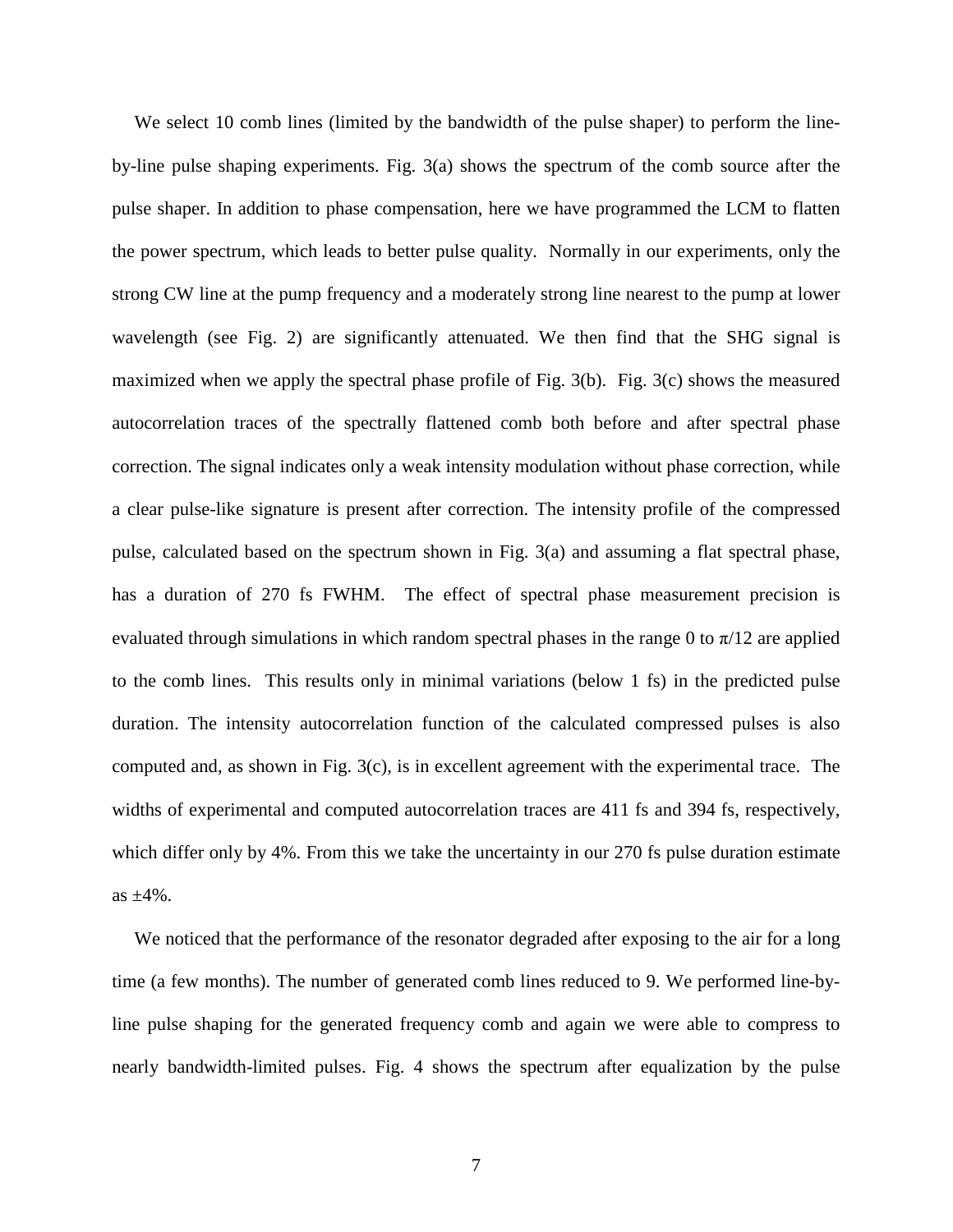shaper, the applied spectral phase, and the corresponding autocorrelation traces. The transformation of the signal from nearly unmodulated in time (before phase correction) to pulselike is even more dramatic than in the previous example. Again experimental and calculated autocorrelations are in good agreement, with FWHM autocorrelation widths equal to 460 fs and 427 fs, respectively. The duration of the calculated intensity profile, obtained via the procedure explained above is 312 fs FWHM, with uncertainty estimated at  $\pm 7\%$  based on the autocorrelation results.

As a preliminary example of arbitrary waveform generation with the generated frequency comb, we program the pulse shaper to apply a  $\pi$ -step function to the spectrum of the compressed pulse in Fig. 4(b)-(c). Fig. 4(d) shows the results. The  $\pi$  step occurs at pixel number 64 (corresponding to 1550 nm in wavelength). Application of a  $\pi$  phase step onto half of the spectrum is known to split an original pulse into an electric field waveform that is antisymmetric in time, sometimes termed an odd pulse [29]. This corresponds to a doubly peaked intensity waveform with triply peaked intensity autocorrelation. The resulting triplet is clearly visible as shown in Fig. 4(d) and is in good agreement with the autocorrelation that is computed based on the spectrum shown in Fig. 4(a) and a spectral phase function that is flat except for a  $\pi$  step centered at 1550 nm. This result constitutes a clear example of line-by-line pulse shaping.

The ability to perform such pulse compression and shaping provides clear evidence of phase coherence across the comb spectrum. In Fig. 4(e) we show compressed pulse autocorrelation measurements taken at three times over a one hour time interval. Here the spectral phase profile applied by the pulse shaper is the same for all measurements. Clearly the compression results remain similar over the time period, which means that the relative phases of the comb lines must remain approximately fixed; uncorrelated variation in relative spectral phase must conservatively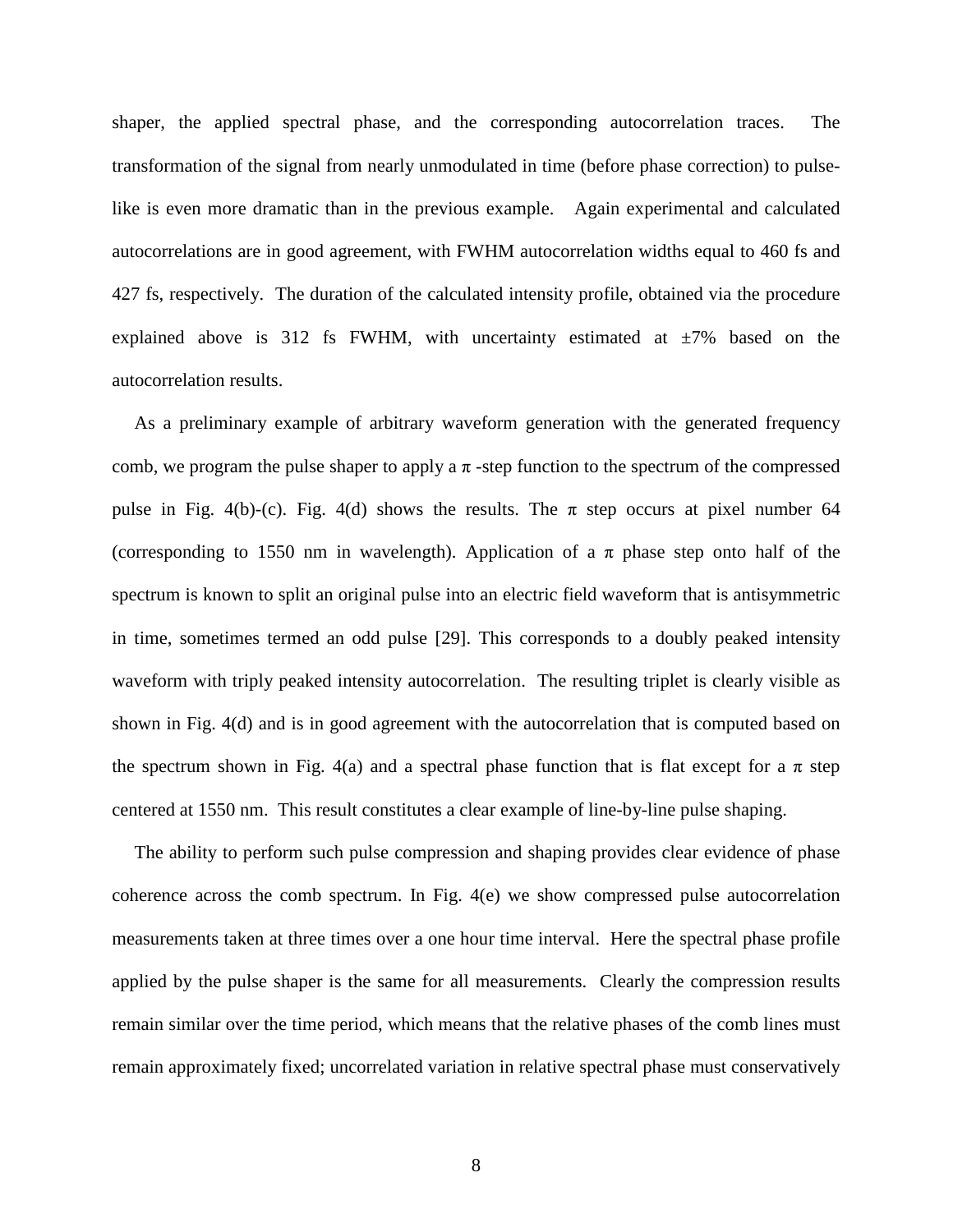remain substantially below π. Generally phase and frequency are related through the expression  $\Delta f = \Delta \phi / (2\pi \Delta t)$ . Taking phase variations  $\Delta \phi < 0.7\pi$  and observation time  $\Delta t = 3600$  s, we estimate that random relative frequency shifts ∆f due to uncorrelated variations of frequency dependent phase are of the order  $10^{-4}$  Hz or below.

 In summary, we have demonstrated line-by-line optical pulse shaping on a frequency comb generated from a SiN microring resonator. Nearly bandwidth-limited optical pulses were achieved after spectral phase correction. An example of arbitrary wave generation was demonstrated. The ability to controllably compress and reshape combs generated through nonlinear wave mixing in microresonators provides new evidence of phase coherence across the comb spectrum. Furthermore, in future investigations the ability to extract the phase of individual lines may furnish clues into the physics of the comb generation process.

We gratefully acknowledge Vladimir Aksyuk, Minghao Qi, Chris Long, and Victor Torres Company for their comments and suggestions and thank the staff of the CNST Nanofab, especially Richard Kasica, for assistance with E-beam lithography. This project was supported in part by the National Science Foundation under grant ECCS-0925759 and by the Naval Postgraduate School under grant N00244-09-1-0068 under the National Security Science and Engineering Faculty Fellowship program. Any opinion, findings, and conclusions or recommendations expressed in this publication are those of the authors and do not necessarily reflect the views of the sponsors.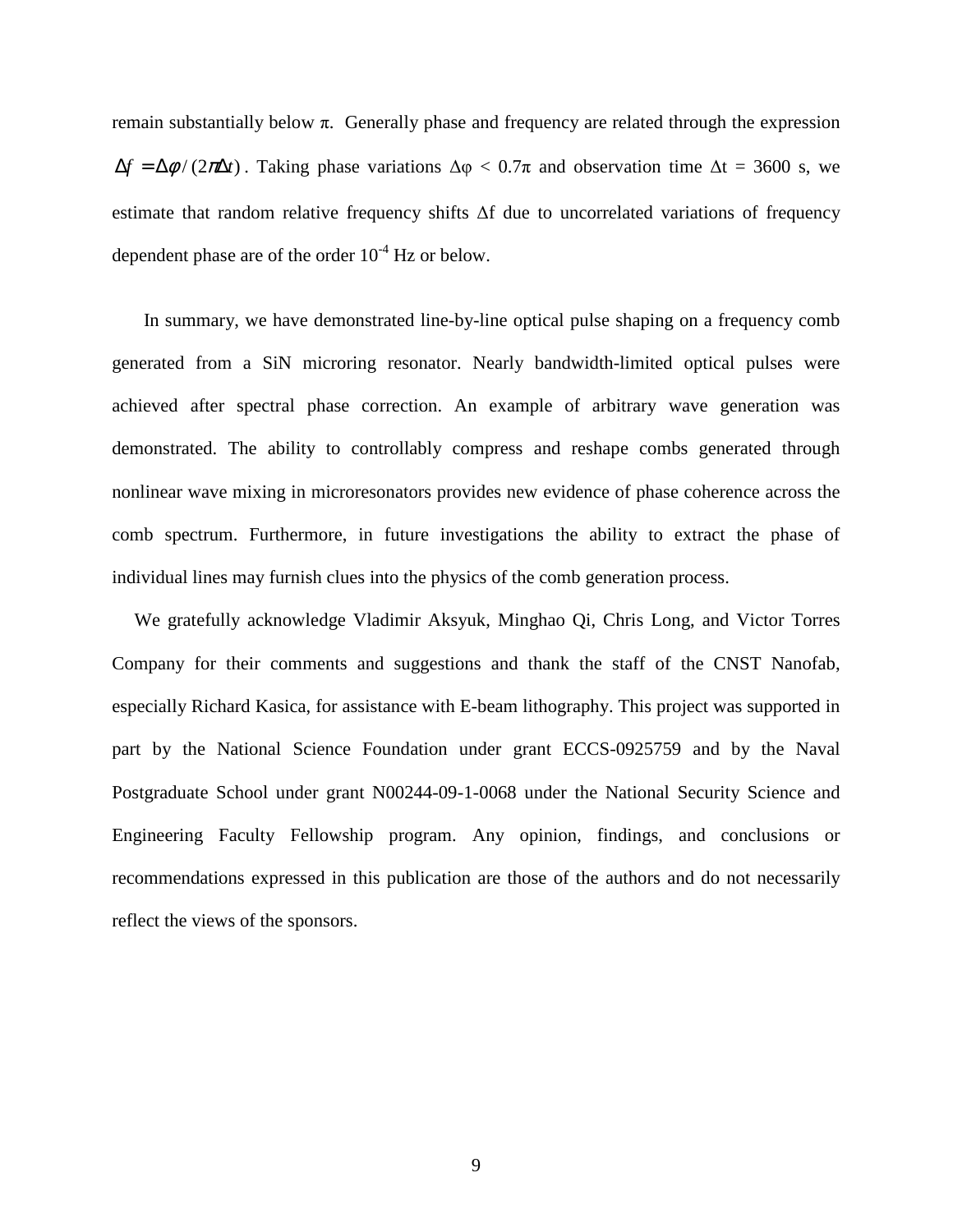## **References**

- 1. Th. Udem, R. Holzwarth , and T. W. Hänsch, "Optical frequency metrology," Nature **416,**  233 (2002).
- 2. S. A. Diddams, J. C. Bergquist, S. R. Jefferts, and C. W. Oates, "Standards of Time and Frequency at the Outset of the 21st Century," Science **306 (5700),** 1318 (2004).
- 3. F. Keilmann, C. Gohle, and R. Holzwarth, "Time-domain mid-infrared frequency-comb spectrometer," Optics Letters, **29,** 1542(2004).
- 4. A. Schliesser, M. Brehm, F. Keilmann, and D. W. van der Weide, "Frequency-comb infrared spectrometer for rapid, remote chemical sensing," Optics Express, **13,** 9029(2005).
- 5. S. A. Diddams, L. Hollberg, and V. Mbele, "Molecular fingerprinting with the resolved modes of a femtosecond laser frequency comb," Nature, **445,** 627(2007).
- 6. M. J. Thorpe, K. D. Moll, J. J. Jones, B. Safdi, and J. Ye, " Broadband cavity ringdown spectroscopy for sensitive and rapid molecular detection," Science, **311,** 1595(2006).
- 7. I. Coddington. W. C. Swann, and N. R. Newbury, "Coherent Multiheterodyne Spectroscopy Using Stabilized Optical Frequency Combs," Phy. Rev. Letters **100,** 013902-1 (2008).
- 8. D. J. Jones, S. A. Diddams, J. K. Ranka, A. Stentz, R. S. Windeler, J. L. Hall, and S. Cundiff, "Carrier-envelope phase control of femtosecond mode-locked lasers and direct optical frequency synthesis," Science **288(5466),** 635(2000).
- 9. H. Murata, A. Morimoto, T. Kobayashi, and S. Yamamoto, "Optical pulse generation by electrooptic-modulation method and its application to integrated ultrashort pulse generators," IEEE J. Sel. Top. Quantum Electron. **6,** 1325 (2000).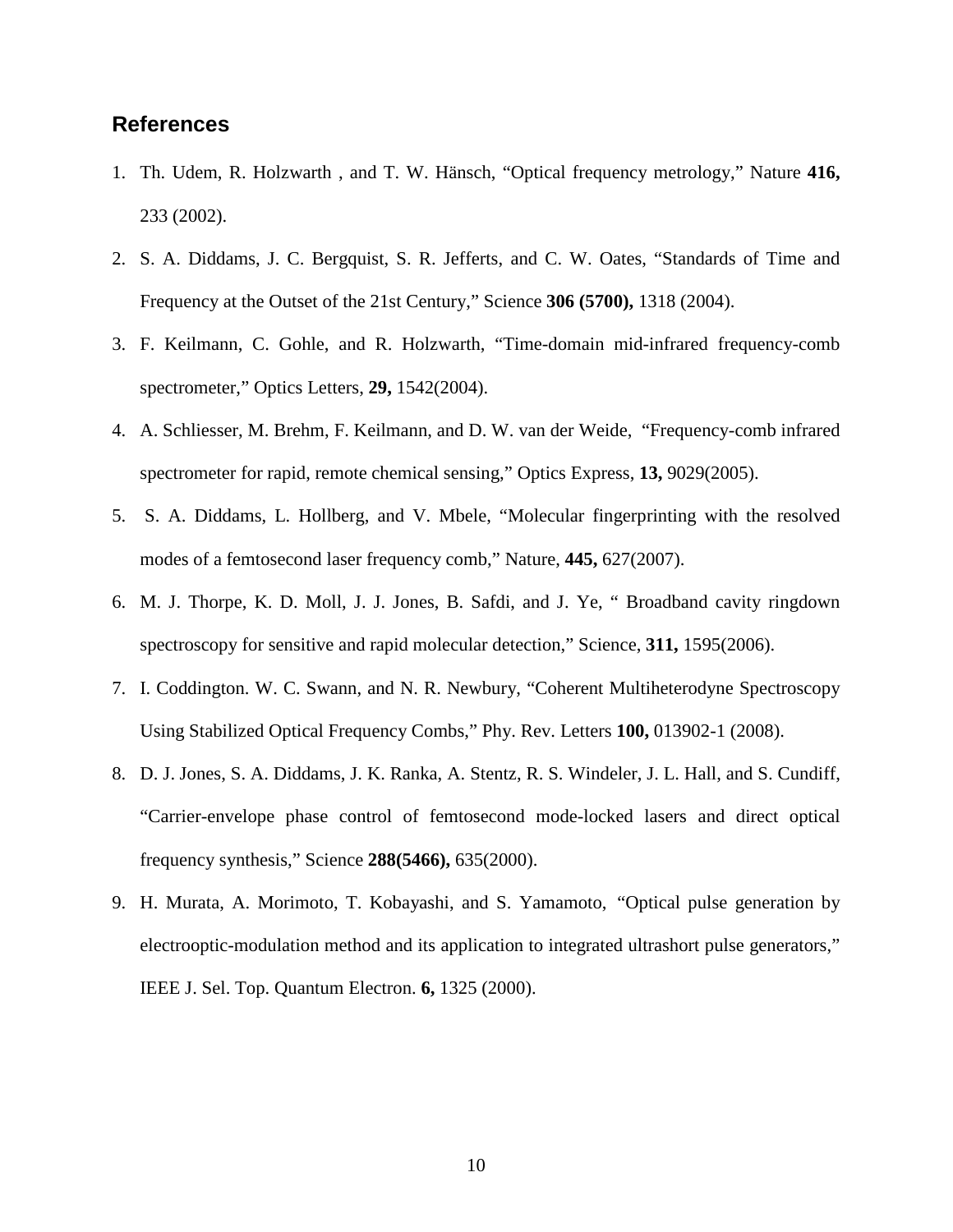- 10. T. Yamamoto, T. Komukai, K. Suzuki, and A. Takada, J.Lightwave Technol. "Spectrally flattened phase-locked multi-carrier light generator with phase modulators and chirped fibre Bragg grating," **27,** 4297 (2009).
- 11. R. Wu, V. R. Supradeepa, C. M. Long, D. E. Leaird, and A. M. Weiner, "Generation of very at optical frequency combs from continuous-wave lasers using cascaded intensity and phase modulators driven by tailored radio frequency waveforms, " Opt. Lett., **35,** 3234(2010).
- 12. M. Kourogi, K. Nakagawa, and M. Ohtsu, IEEE J. Quantum Electron., "Wide-span optical frequency comb generator for accurate optical frequency difference measurement," **29,** 2693 (1993).
- 13. P. DelHaye, A. Schliesser, O. Arcizet, T. Wilken, R. Holzwarth, and T. J. Kip-penberg, "Optical frequency comb generation from a monolithic microresonator," Nature, **450,**  1214(2007).
- 14. J. S. Levy, A. Gondarenko, M. A. Foster, A. C. Turner-Foster, A. L. Gaeta, and M. Lipson, "Cmos-compatible multiple-wavelength oscillator for on-chip optical interconnects," Nature Photonics, **4,** 37(2010).
- 15. L. Razzari, D. Duchesne, M. Ferrera, R. Morandotti, S. Chu, B. E. Little, and D. J. Moss, "Cmos compatible integrated optical hyper-parametric oscillator," Nature Photonics, **4,** 41(2010).
- 16. I. S. Grudinin, N. Yu, and L. Maleki, "Generation of optical frequency combs with a  $CaF<sub>2</sub>$ resonator," Opt. Lett., **34,** 878(2009).
- 17. P. DelHaye, O. Arcizet, A. Schliesser, R. Holzwarth, and T. J. Kippenberg, "Full stabilization of a microresonator-based optical frequency comb," Phy. Rev. Lett., **101,** 053(2008).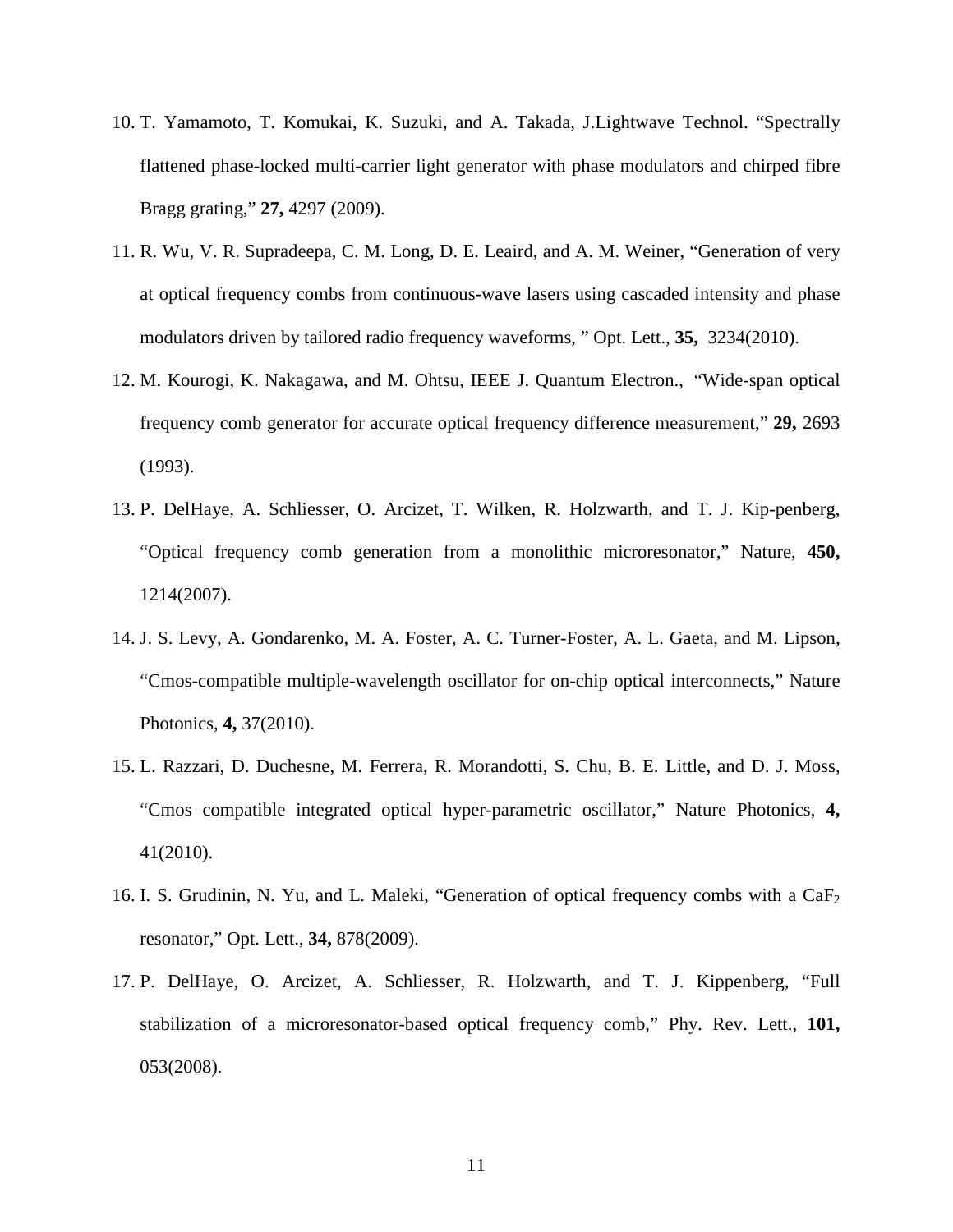- 18. P. DelHaye, T. Herr, E. Gavartin, R. Holzwarth, and T. J. Kippenberg, "Octave frequency comb on a chip," http://arxiv.org/PS\_cache/arxiv/pdf/0912/0912.4890v1.pdf.
- 19. M. A. Foster, J. S. Levy, O. Kuzucu, K. Saha, M. Lipson, and A. L. Gaeta, " A Silicon-Based Monolithic Optical Frequency Comb Source," http://arxiv.org/abs/1102.0326.
- 20. A. M. Weiner, "Femtosecond pulse shaping using spatial light modulators," Rev. Sci. Instrum. **71,** 1929 (2000).
- 21. Z. Jiang, D. S. Seo, D. E. Leaird, and A. M. Weiner, "Spectral line by line pulse shaping," Opt. Lett. **30,** 1557(2005).
- 22. D. Miyamoto, K. Mandai, T. Kurokawa, S. Takeda, T. Shioda, and H. Tsuda, "Waveformcontrollable optical pulse generation using an optical pulse synthesizer," IEEE Photon. Technol. Lett. 18, 721 (2006).
- 23. Z. Jiang, C.-B. Huang, D. E. Leaird, and A. M. Weiner, "Optical arbitrary waveform processing of more than 100 spectral comb lines," Nature Photon. **1,** 463 (2007).
- 24. N. K. Fontaine, R. P. Scott, J. Cao, A. Karalar, W. Jiang, K. Okamoto, J. P. Heritage, B. H. Kolner, and S. J. B. Yoo, "32 phase×32 amplitude optical arbitrary waveform generation," Opt. Lett. **32**, 865-867 (2007).
- 25. S. T. Cundiff, and A. M. Weiner, "Optical arbitrary waveform generation," Nature Photon. **4,** 760 (2010).
- 26. T. Shoji, T. Tsuchizawa, T**.** Watanabe, K. Yamada, and H. Morita, "Low loss mode size converter from 0.3 µm square Si wire waveguides to single mode fibres," Electron. Lett. **38,** 1669(2002).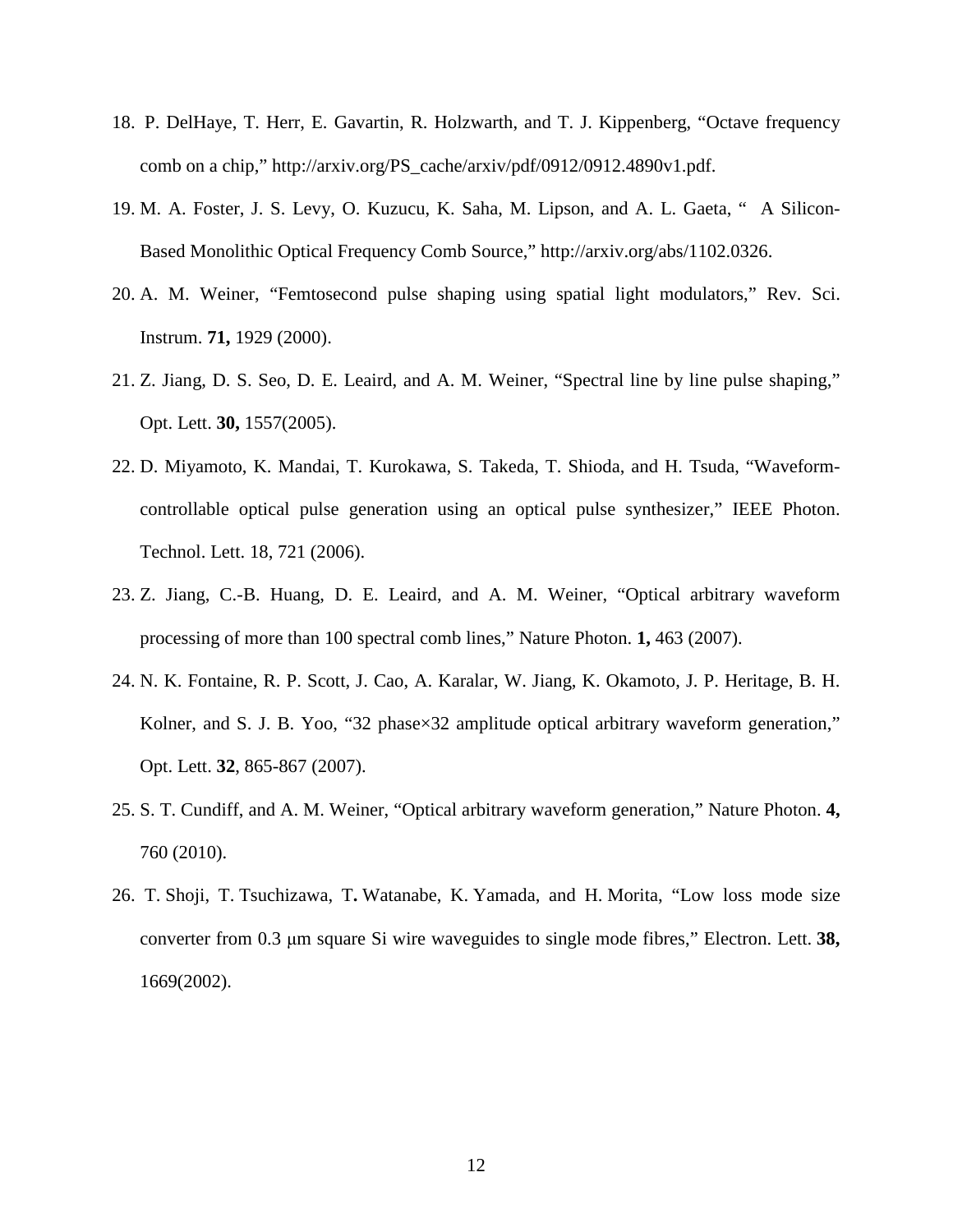- 27. C. B. Huang, S. G. Park, D. E. Leaird, and A. M. Weiner, "Nonlinearly broadened phasemodulated continuous-wave laser frequency combs characterized using DPSK decoding," Opt. Express **16,** 2520 (2008).
- 28. H. Miao, D.E. Leaird, C. Langrock, M.M. Fejer, and A.M. Weiner, "Optical Arbitrary Waveform Characterization via Dual-quadrature Spectral Shearing Interferometry," Optics Express **17,** 3381(2009).
- 29. J. P. Heritage, A. M. Weiner and R. N. Thurston, "Picosecond Pulse Shaping by Spectral Phase and Amplitude Manipulation," Opt. Lett. **10,** 609 (1985).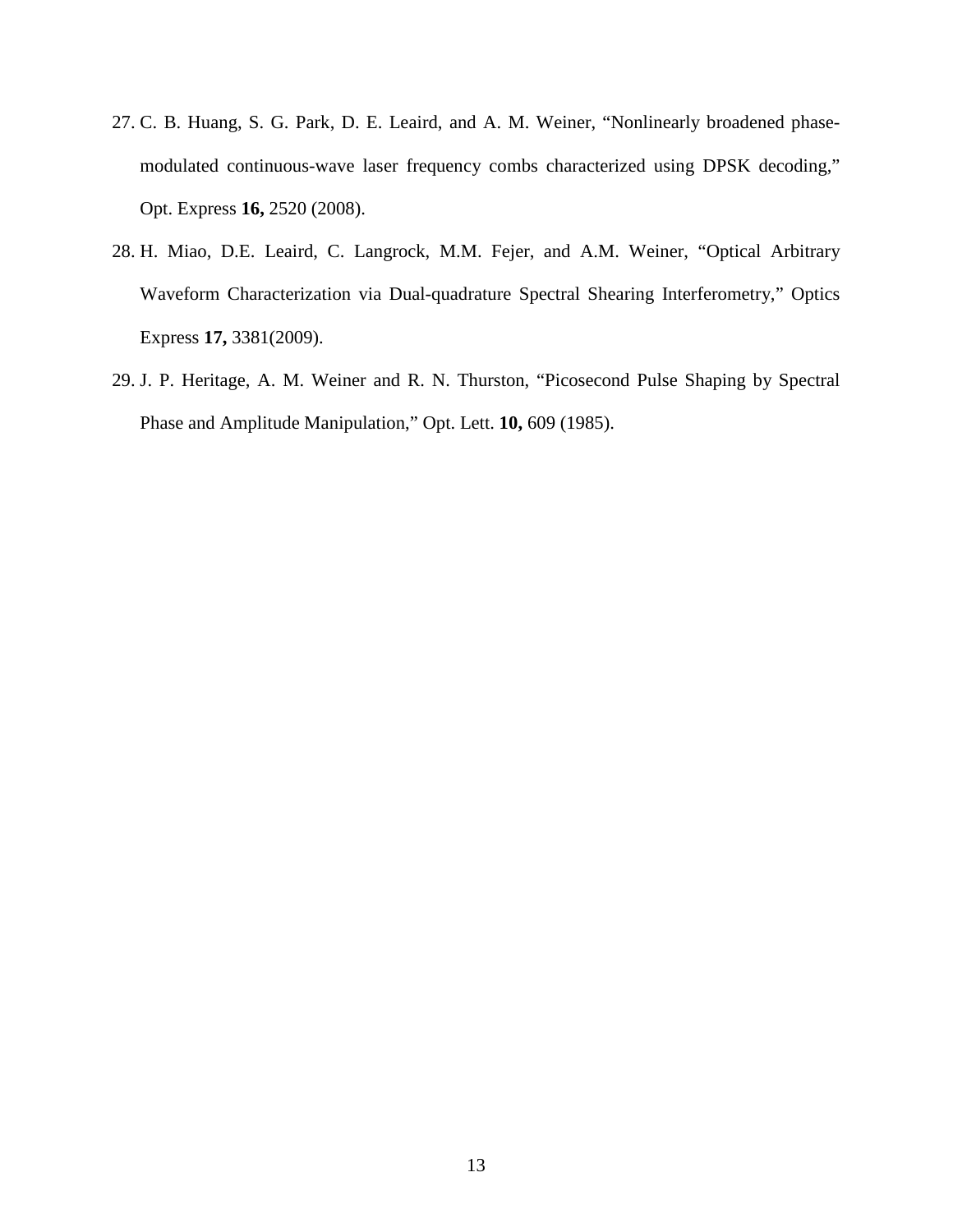Fig.1 (a) Microscope image of a 40  $\mu$ m radius silicon nitride micro-ring with coupling region. (b) Image of a fiber pigtail. (c) Transmission spectrum of the microring resonator. (d) Zoomed in spectrum of an optical mode with 1.2 pm linewidth.

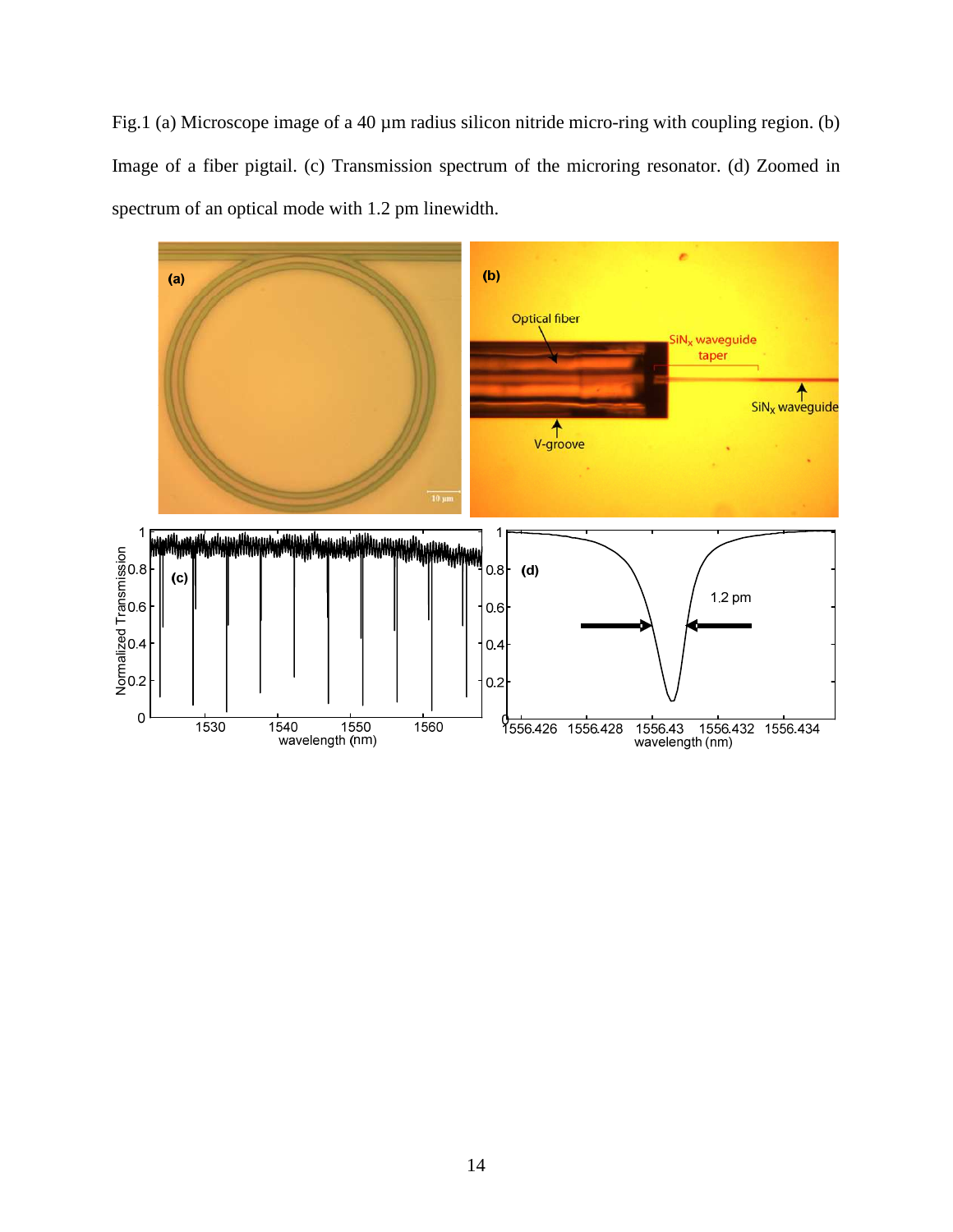Fig.2 (a) Scheme of the experimental setup for line-by-line spectral shaping of frequency comb from silicon nitride microring. CW: tunable continuous-wave laser;  $\mu$  ring: SiN microring; OSA: optical spectrum analyser; AC: autocorrelator. (b) Spectrum of a generated optical frequency comb.

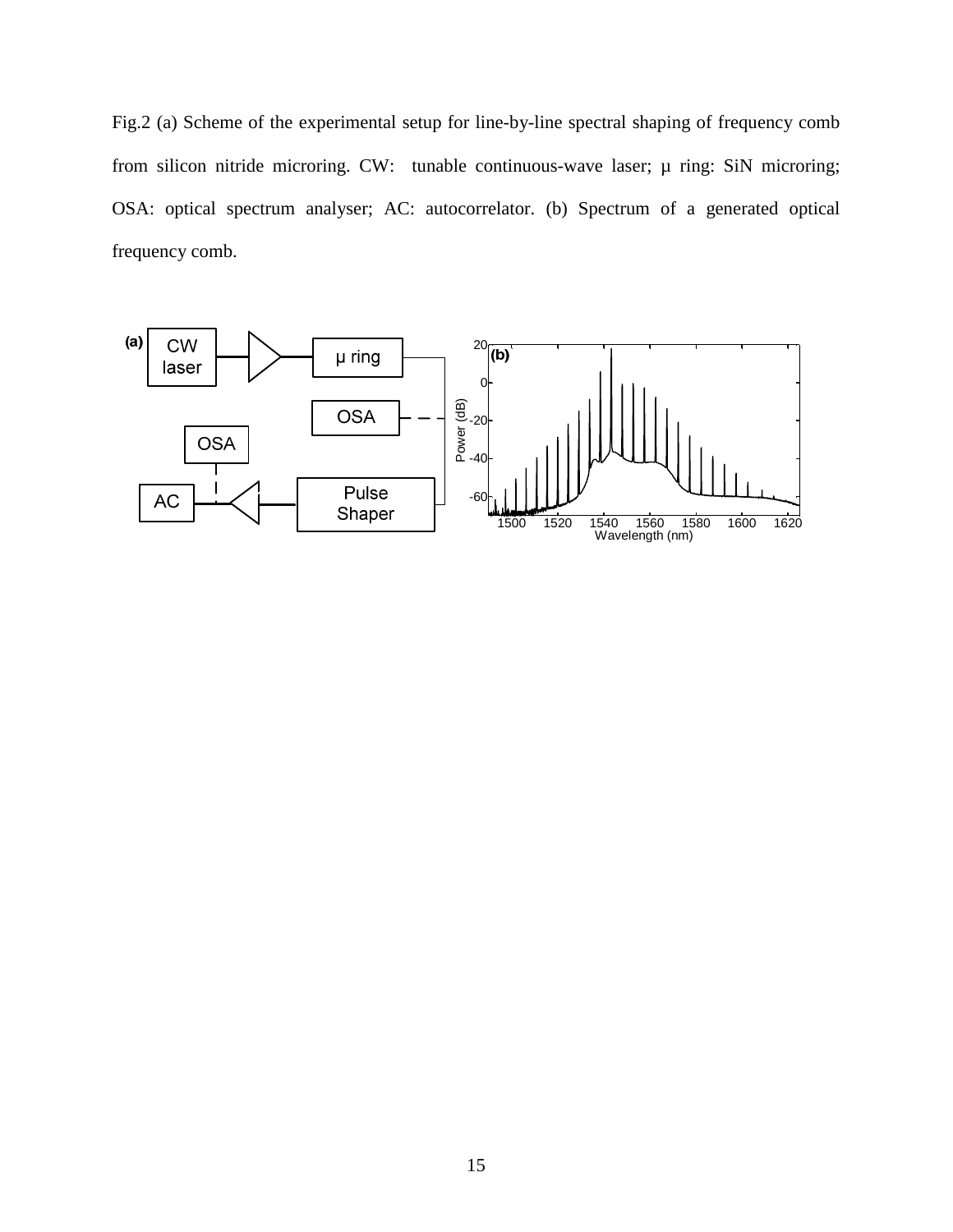Fig. 3 (a) Spectrum of the generated comb after the pulse shaper. (b) The phase applied to the liquid crystal modulator (LCM) pixels of the pulse shaper for optimum SHG. (c) Autocorrelation traces. Red line is the compressed pulse after phase correction, dark blue line is the uncompressed pulse and black line is the calculated trace by taking the spectrum shown in Fig. 3(a) and assuming flat spectral phase.

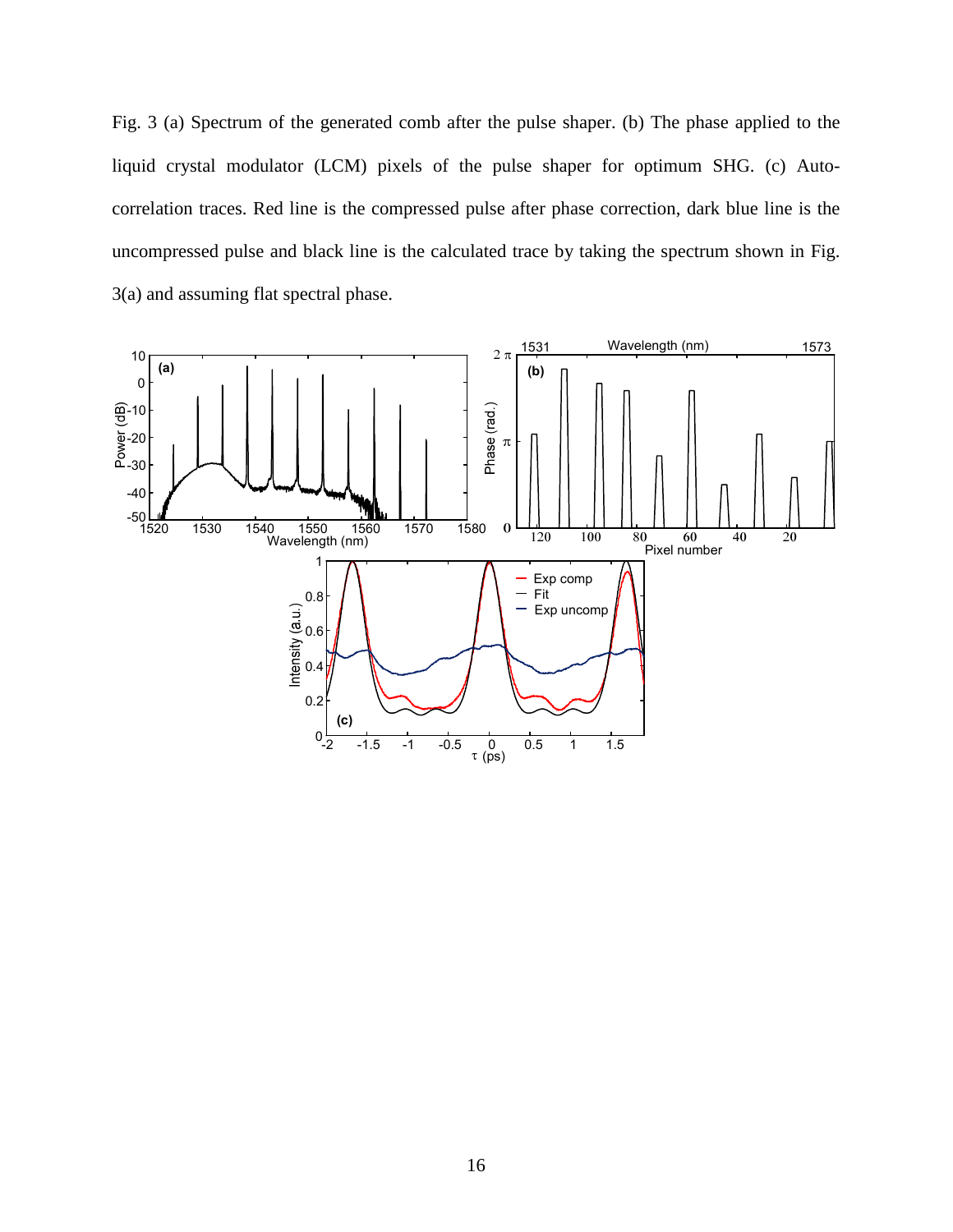Fig.4 (a) Spectrum of the generated comb after the pulse shaper. (b) The phase applied to the LCM pixels of the pulse shaper for optimum SHG. (c) Autocorrelation traces. Here red line is the compressed pulse, dark blue line is the uncompressed pulse, and black line trace is the calculated trace by taking the spectrum shown in fig 4(a) and assuming flat spectral phase. (d) The odd pulse: applied phase same as Fig. 4(b), but with additional  $\pi$  phase added for pixels 1-64 (wavelengths longer than 1550 nm). Red line: experimental autocorrelation; black line: autocorrelation calculated using the spectrum of Fig. 4(a), with a π step centered at 1550 nm in the spectral phase. (e) Normalized intensity autocorrelation traces for compressed pulses, measured respectively at 0, 14, and 62 minutes after spectral phase characterization.